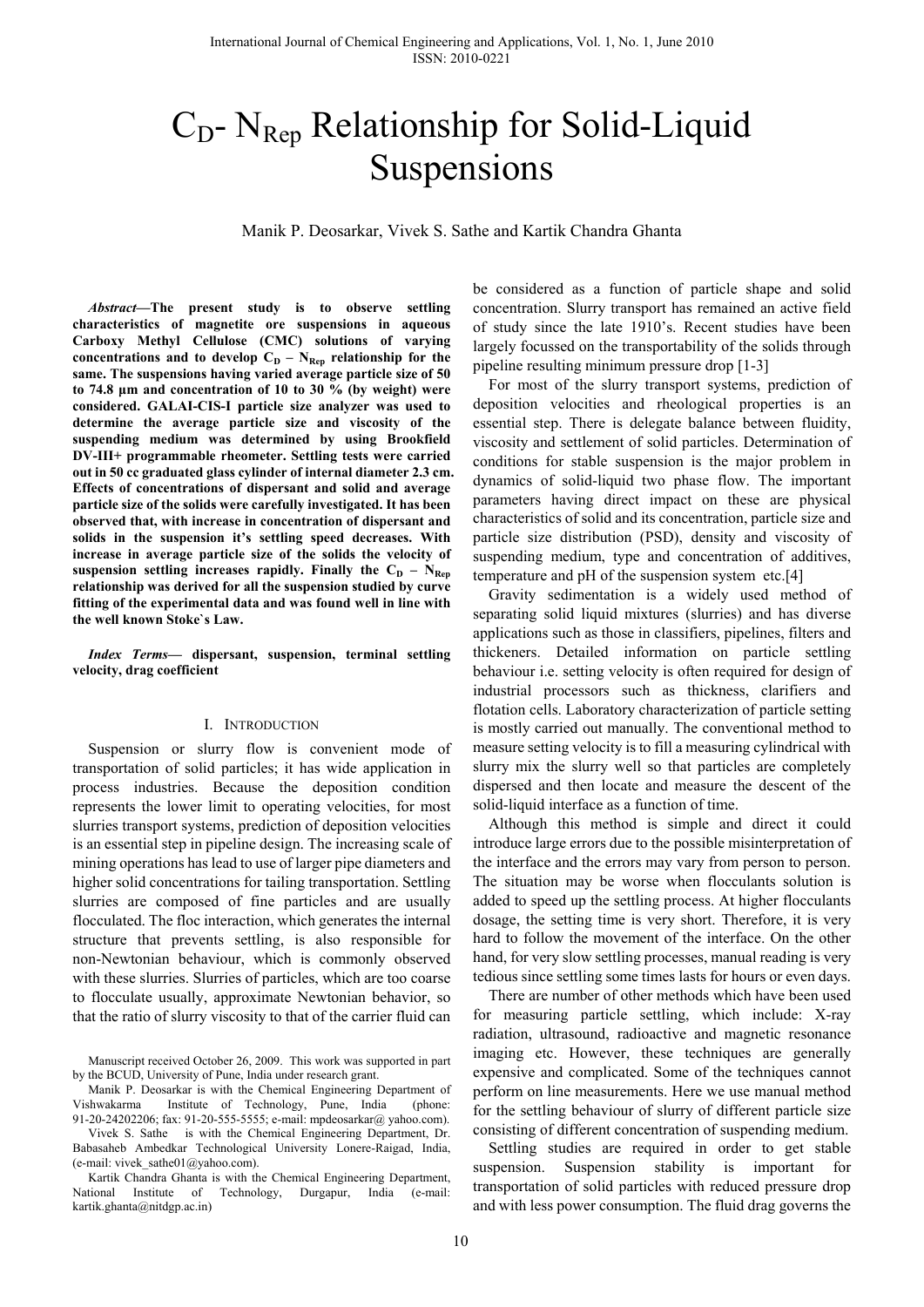settling of solid particles in the slurries. Fluid drag on the moving particle is sum of two components; the viscous drag due to viscous friction and the form drag due to boundary layer separation in the wake of the particle movement. The fluid drag is expressed by the drag co-efficient  $C<sub>D</sub>$  from its relation ship with particle Reynolds number  $N_{\text{Rep}}$ , one can determine the influence of rheology on fluid drag and the terminal velocity of particle [4]. Thus the  $C_D - N_{\text{Rep}}$ relationship is an important block of information of particle motion in suspending liquid, hence it is very useful in pipeline design for slurry transport.[5-6]

## II. EXPERIMENTAL

# *A. Material Characteristics and Material Preparation*

The magnetite ore from the Ispat Industries Limited, Geetapuram, Dolvi, District-Raigad, Maharashtra was used in the present settling and rheological studies of the slurries. The properties of this magnetite ore are shown in the table 1 and 2 as follows:

TABLE: 1 PARTICLE SIZE DISTRIBUTION OF MAGNETITE ORE

| Particle Size | Percent |
|---------------|---------|
| $>6$ mm       | 4.50    |
| $4 - 6$ mm    | 16.00   |
| $1 - 4$ mm    | 25.50   |
| $0.5 - 1$     | 32.00   |
| $< 0.5$ mm    | 22.00   |

| TABLE: 2 COMPOSITION OF MAGNETITE ORE |  |
|---------------------------------------|--|
|---------------------------------------|--|

| Constituent      | Percent |  |
|------------------|---------|--|
| Total Iron       | 67.00   |  |
| SiO <sub>2</sub> | 01.92   |  |
| $Al_2O_3$        | 00.95   |  |
| S                | 00.54   |  |
| FeO              | 00.11   |  |
| Moisture         | 00.11   |  |
| Inerts           | Rest    |  |

High viscosity powder of sodium salt of Carboxymethyl Cellulose (CMC) was used as dispersant. The magnetite ore suspensions were prepared in aqueous CMC solutions. The material preparation is outlined in the steps below:

- The magnetite ore was crushed and sieved thoroughly using 100, 150, 200 and 240 standard mesh screens. Four samples –100+150, –150+200, –200+240 and –240 mesh sizes were collected in sufficient amount and stored in plastic bags.
- Particle size distribution, and average particle sizes for the collected samples were obtained, using particle size analyzer (Galai CIS- I) .The particles were ranging from 50 to 150  $\mu$ m and the average sizes of  $-100+150$ ,  $-150+200$ ,  $-200+240$  and  $-240$  mesh sizes solids were 74.8, 58.4 , 52.3 and50 μm respectively.
- The CMC powder was added to distilled water to obtain 0.5, 0.7, 0.9 and 1.1 weight  $%$  aqueous solutions.
- Slurry samples were made of 10, 20 and 30  $\%$  (by wt.) solids concentrations of 50, 52.3, 58.4 and 74.8  $\mu$ m size particles.

## *B. Experimental Set-Up*

For sedimentation study, we designed a special wooden box instrument, as shown in figure 1. The design of the instrument is based on principle of optical technique. The graduated measuring cylinders of 50 cc volume with internal diameter 2.3 cm were used. The box allows keeping three cylinders at a time.

In the area where particles are rare, the light intensity is high, where as for the area where slurry is dense (i.e. particle concentration is high) the light intensity is low due to blockage of light by particles. Slurry image shows variation from the free surface to the bottom of the cylinder. The largest variation occurs around the solid-liquid interface. Thus by observing the image the interface location can be determined. The whole settling curves can be obtained by taking series of readings at different time intervals.



Figure 1: Experimental Set-up for Settling Studies

# *C. Experimental Procedure*

Initially the suspension of 10 % solids concentration is prepared in 0.5 % aqueous CMC solution. The measuring cylinder was filled with this suspension up to 50 ml mark. This suspension was then shaken thoroughly to get uniform distribution of solid particle. The initial suspension height in the cylinder was 12.1 cm.

The height of the descending interface between the suspension and the clear liquid was recorded as a function of time for 24 hours. Velocity of settling of the solids in the suspension was calculated from the height vs. time readings recorded. The same procedure was repeated for settling tests of suspensions with 20 and 30 % solids concentration containing solids of 50, 52.3, 58.4 and 74.8 μm particle sizes to observe the effects of changing solids concentrations and particle size. The entire procedure is repeated for the suspensions prepared in aqueous CMC solutions of other concentrations mentioned above to observe the effects of CMC concentration on the settling of the suspensions.

## III. MATHEMATICAL FORMULATION

We calculated the settling velocity of all the suspensions studied by following the descending heights of the interface as function of time. The relative velocity between the settling solids and the liquid displaced by it is obtained by applying the law of continuity. Further this velocity is corrected for the wall effect and particle-particle interactions by using the equations proposed by Richardson & Zaki, Turian et. al, Selim et.al, Turian et.al. [6-8]. Particle Reynolds number,

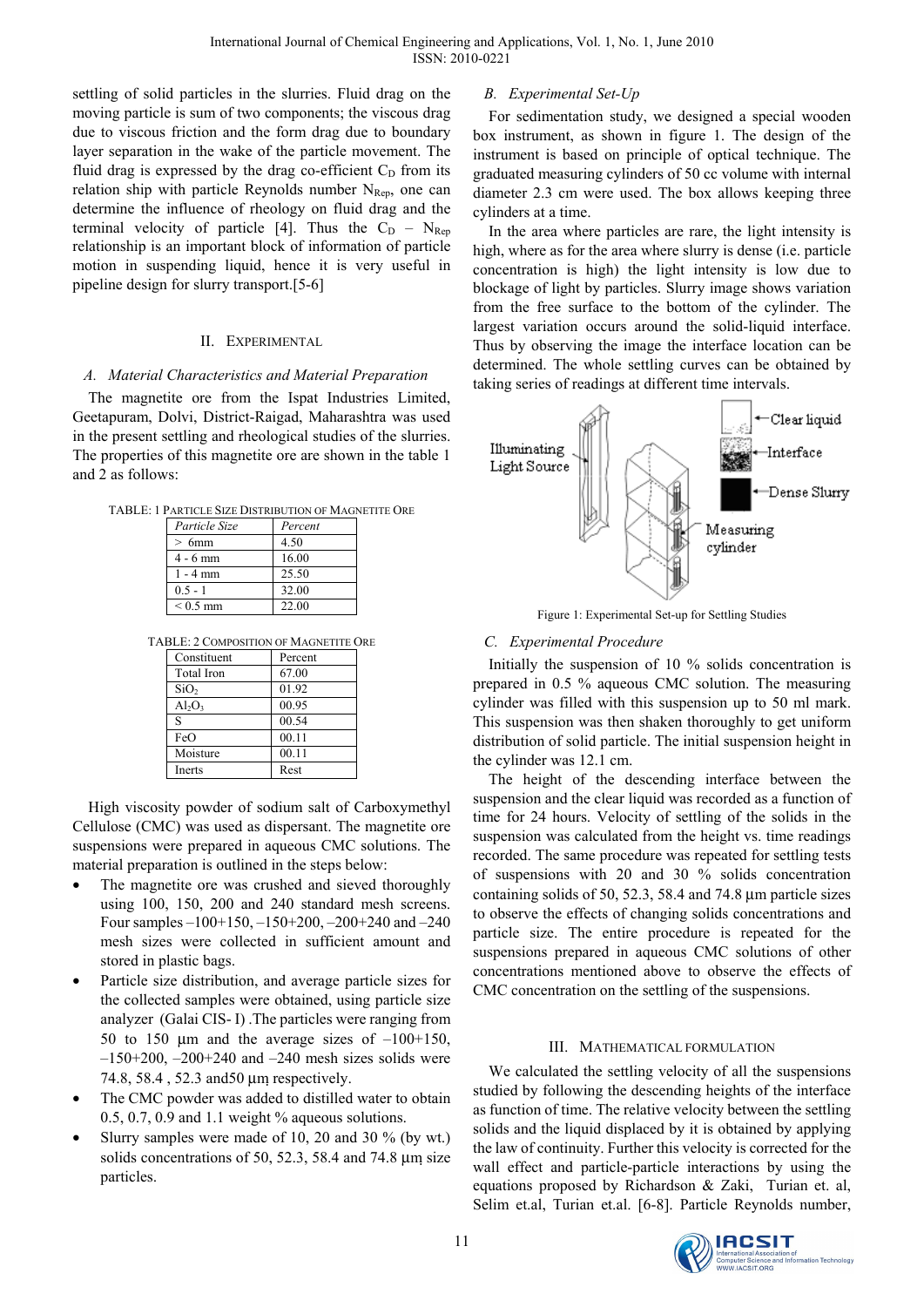$N_{\text{Rep}}$  is calculated with the corrected velocity. While calculating the drag coefficient,  $C<sub>D</sub>$  both frictional drag and form drag took into account. From the obtained data for  $C_D-N_{\text{Ren}}$  we proposed the correlation of the following form:

$$
C_D = a(N_{\text{Re}p})^b \tag{1}
$$

The constants a and b are obtained by curve fitting of the experimental data

#### IV. RESULTS AND DISCUSSION

#### *A. Effect of CMC Concentration on Suspension Settling*

For the solid particle immersed in a liquid, three forces acting on it are; drag force, buoyant force and the gravity force. When these three forces are counterbalanced, the net force acting on the particle is zero. This condition favours the stable suspension which is observed at 1.1 % (by wt.) dispersant's concentration. The viscosity of the suspending medium increases with increase in dispersant's concentration. The increase in the suspending medium viscosity increases the drag force acting on the particle that ultimately increases the total force opposing the gravity force on the particle and hence retards the downfall of the particle. It is depicted by a typical figure 2 for 10 % (by Weight) concentration, the same type of behaviour has been observed for other solids concentrations studied.



Figure 2: Effect of CMC Concentration on Settling of Suspensions

### *B. Effect of Solids Concentration on Suspension Settling*

The figure 3 presents a typical plot showing the effect of solids concentration on the suspension settling for 74.8 μm average size particles with 1.1 wt. % suspending medium concentration. In the present study it has been found that as the solids concentration in slurry increases the suspension settling rate decreases. The retardation of the settling of particles has been observed because settling rate in multiparticle systems are influenced by particle interaction effects consists of collisions among the particles and the hydrodynamic and non hydrodynamic reactions.

The presence of container wall at finite distance also exerts retarding effect on the falling velocity. Thus, the hindered

settling due to solids concentration and wall effects, combine result in retardation of falling velocity of the particles with increasing solids concentrations. For other particle sizes at different dispersant's concentrations the identical results have been observed.



Figure 3: Effect of Solids Concentration on the Suspension Settling

#### *C. Effect of Solids Particle Size on Suspension Settling*

Figure 4 shows typical settling rate curves at 1.1 % dispersant concentration. The settling rate curve for 74.8 μm weight average diameter particles indicate that constant rate sedimentation is established faster as compared to other small particles. The constant rate sedimentation persists until all particles have settled. The settling rate curves for slurries made of the next three smaller particle size solids i.e.58.4, 52.3 and 50 μm size particles were found to be qualitatively identical with regard to the rapidity and certainty of establishment of constant rate sedimentation, as well as its persistence to the end of the settling. Of course, the rates of descent of these smaller particles were smaller.



Figure 4: Effect of Solids Particle Size on the Suspension Settling

#### *D.*  $C_D$ -N<sub>Rep</sub> Relationship

The slurry settling velocities for four solids particle of 50, 52.3, 58.4 and 74.8 μm average particle sizes were obtained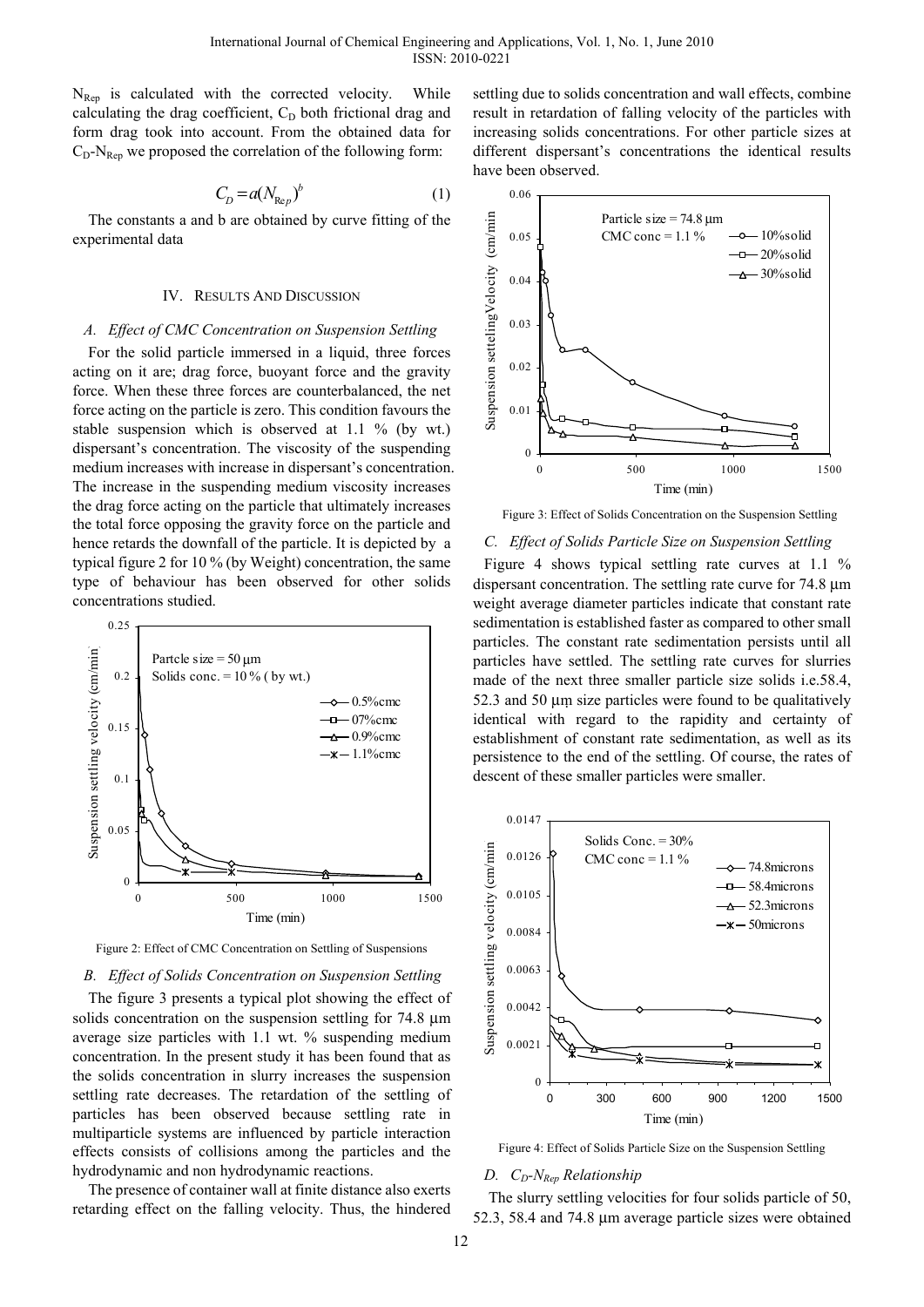in CMC solution by settling study. The solids concentrations were varied from 10 to 30 %( by wt). The relative velocities between the settling solid and the suspending liquid were calculated using continuity equation. The single particle terminal settling velocity calculated by using Richardson and Zaki`s correlation The values of hindered settling concentration coefficients we obtained are 4.6924, 4.6943, 4.6995 and 4.7134 for 50, 52.3, 58.4 and 74.8 μm particle sizes respectively. The scheme of maintaining n=4.68 is an alternative practice by many researchers. Values of n obtained clearly signify the strong concentration effects. The terminal settling velocities obtained were then corrected for wall effects. The corrected terminal settling velocity then was used for Reynolds number and drag co-efficient calculations. The general relationship between drag coefficient  $C_D$  and particle Reynolds number  $N_{\text{Rep}}$  can be expressed as,

$$
C_D = a(N_{\text{Re}p})^b \tag{2}
$$

In the Stoke's region of  $N_{\text{Rep}}$ , for spherical particles, the Stoke's equation for  $C_D$  - N<sub>Rep</sub> relationship is,

$$
C_D = 24(N_{\text{Re}p})^{-1}
$$
 (3)

Thus values of constant a and b in equation 1 are 24 and –1 respectively for Stoke's law. The values we obtained for these constants are almost same as that of Stoke's equation. The a and b values obtained as a result of curve fitting of  $C_D$ - $N_{\text{Rep}}$  data for all particles are listed in the following table 3. We obtained the  $C_D$ - N<sub>Rep</sub> relationships for very low Reynolds numbers from experimental data of settling studies of all four particle sizes. The  $C_D$ - N<sub>Rep</sub> data obtained experimentally is almost exactly same as that of predicted, using the Stoke's equation. Figure 5 is the typical plot of experimental  $C_D$  and predicted  $C_D$  which clearly indicates the closeness of experimental and predicted values of  $C_D$ .

TABLE 3: CONSTANTS A AND B FOR CD-NREP RELATIONSHIP FOR THE SLURRIES IN CMC SOLUTIONS

| THE SLUINIES IN CIVIC SOLUTIONS |           |  |
|---------------------------------|-----------|--|
|                                 |           |  |
| 23.994                          | $-1.0001$ |  |
| 23.997                          |           |  |
| 24.012                          |           |  |
| 23.99                           |           |  |
|                                 |           |  |



Figure 5: Comparison between CD Predicted and CD Experimental

## V. CONCLUSION

- Settling velocity of the magnetite ore solids (50 to 150 mμ particle sizes) in aqueous CMC solution decreases with increase in CMC concentration of solution.
- Aqueous CMC (high viscosity) solution of concentration 1.1% and above favors the condition for suspension stability.
- The suspension settling is retarded with increase in solid concentration of slurry.
- In the aqueous CMC solution, solids of larger particle sizes settle at faster rate compared to the low particle size solids.
- At the very low range of Reynolds number i.e.0 to 1x  $10^{-4}$ , for the magnetite ore slurry, the C<sub>D</sub>-N<sub>Rep</sub> relationship is well agreed with Stoke's Law ie.  $C_D$  $= 24/N_{\text{Ren}}$ .

## ACKNOWLEDGMENT

Manik P Deosarkar thanks BCUD,University of Pune, India for providing financial assistance to carry out this research work.

## **REFERENCES**

- [1] Edward J. Wasp, John P. Kenny and Ramesh L. Gandhi, " Solid-Liqud Flow Slurry Pipeline Transportation", Series on Bulk Material Handling **1(4)**, Trans Tech Publication, (1977).
- [2] Randall G. Gillies, Jason Schaan, Robert J. Summner, Melissa J. McKibben and Clifton A. Shook, " Deposition Velocities For Newtonian Slurries in Turbulent Flow", The Canadian Journal of Chemical Engineering **78**, 2000, 709
- [3] Shijie Liu, "Suspension Flow In Pipelines", Recent Research Development in Chemical Engineering **4**, 2000, 161
- [4] Tsubaki J., Kato M., Miyazawa M., Kuma T. and Mori H., "The Effect of Concentration of Polymer Dispersant on Appearent Viscosity and Sedimentation Behavior of Dense Slurries", Chemical Engineering Science **56**, 2001, 2901
- [5] K. G. Tsakalakis and G. A. Stamboltzis, "Prediction of The Settling Velocity of Irregularly Shaped Particles", Minerals Engineering **14(3)**, 2001, 349
- [6] Raffi M. Turian, Feng-Lung Hsu, Kostas S. Avramidis, Dong-Jin Sung and Robert K. Allendorfer, "Settling and Rheology of Suspensions of Narrow Sized Coal Particles", American Institute of Chemical Engineering Journal **38(7**), 1992, 969
- [7] Turrian R. M., Ma T. W. "Characterization, settling and rheology of concentrated fine particles mineral slurries", Powder Technology, **93**, 1997, 219
- [8] Richardson J. F., Chhabra R. P. and Khan A. R., "Multiphase flow of non-Newtonian fluids in horizontal pipes", BHR Group Hydrotransport, **14**, 1999, 283
- [9] Y. B. He, J. S. Laskowski and B. Klien, " Particle Movement in Non-Newtonian Slurries: The Effect of Yield Stress on Dense Medium Separation", Chemical Engineering Science **56**, 2001, 2991



**Manik P Deosarkar** has received B.Tech. and M.Tech. degree in Chemical Engineering from Dr. Babasaheb Ambedkar Technological University, Lonere-India in 1998 and 2002 respectively. He is with Chemical Engineering Department, Vishwakarma Institute of Technology; Pune-India where he is currently Assistant Professor.